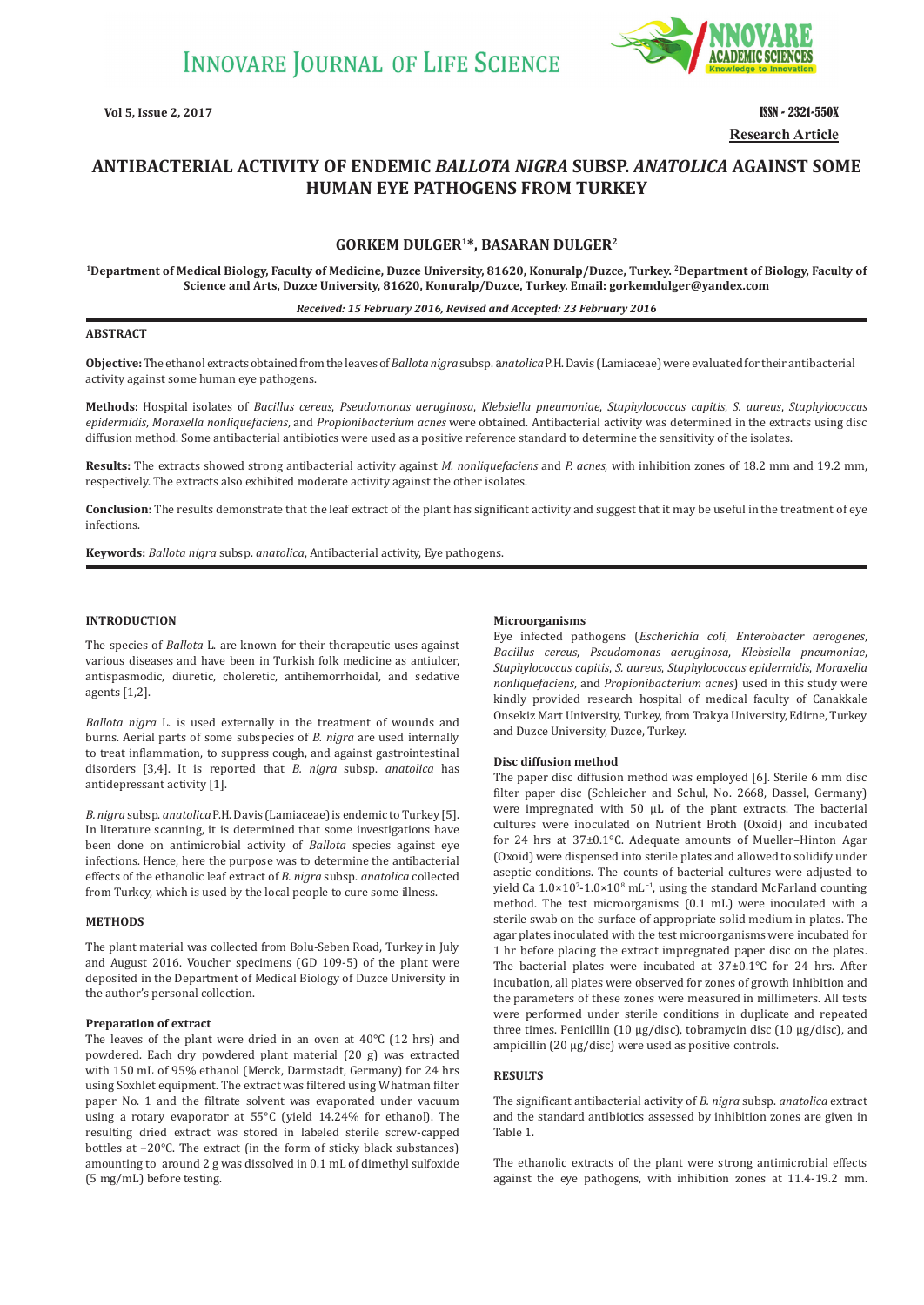| <b>Pathogens</b>      | EtOH extract $(50 \mu g/mL)$ | Diamater of zone of inhibition (mm)* |                       |                       |
|-----------------------|------------------------------|--------------------------------------|-----------------------|-----------------------|
|                       |                              | <b>Standards</b>                     |                       |                       |
|                       |                              | $P(10 \mu g/disc)$                   | AMP $(20 \mu g/disc)$ | TOB $(10 \mu g/disc)$ |
| B. cereus             | 11.4                         | 15.4                                 | 12.8                  | 17.4                  |
| P. aeruginosa         | 12.8                         | 11.2                                 | 12.2                  | 13.6                  |
| K. pneumoniae         | 15.8                         | 19.0                                 | 16.4                  | 17.2                  |
| S. capitis            | 14.6                         | 17.8                                 | 20.2                  | 19.4                  |
| S. aureus             | 14.2                         | 21.4                                 | 16.8                  | 12.2                  |
| <i>S. epidermidis</i> | 16.4                         | 18.6                                 | 19.2                  | 14.8                  |
| M. nonliquefaciens    | 18.2                         | 15.2                                 | 17.4                  | 16.4                  |
| P. acnes              | 19.2                         | 16.2                                 | 14.8                  | 18.8                  |

**Table 1: Antibacterial activity of** *B. nigra* **subsp.** *anatolica* **against some human eye pathogens**

*B. cereus: Bacillus cereus, P. aeruginosa: Pseudomonas aeruginosa, K. pneumoniae: Klebsiella pneumoniae, K. pneumoniae: Klebsiella pneumoniae,* 

*S. capitis: Staphylococcus capitis, S. aureus: Staphylococcus aureus, S. epidermidis: Staphylococcus epidermidis, M. nonliquefaciens: Moraxella nonliquefaciens,* 

*P. acnes: Propionibacterium acnes,* \*Zone of inhibition, including the diameter of the filter disc (6.0 mm); mean value of three independent experiments;

P: Penicillin (10 μg/disc), AMP: Ampicillin (20 μg/disc), TOB: Tobramycin discs (10 μg/disc)

Notably, *M. nonliquefaciens* and *P. acnes* are more susceptible to the extract of the plant with inhibition zones at 18.2 and 19.2 mm, respectively, as compared to standard antibacterial antibiotics such as penicillin, ampicillin, and tobramycin. Similarly, the extracts showed higher antibacterial activity on *S. epidermidis* and *Staphylococcus aureus* than those of the standard antibacterial antibiotics as tobramycin. Besides, the extracts have more antibacterial effect than those of penicillin and ampicillin against *P. aeruginosa*. The extracts against *B. cereus*, *K. pneumoniae,* and *S. capitis* are far below than the standard antibacterial antibiotics.

## **DISCUSSION**

Studies of antimicrobial activity on *Ballota* species are limited. Furthermore, there are some reports on the antimicrobial effects of *B. nigra* subsp. *anatolica*. In previous studies, the antimicrobial activity of some endemic *Ballota* species growing of Turkey was reported [7]. In another study, diterpenoids and flavonoids isolated from *Ballota inaequidens* are investigated for their activities against bacterial and the yeast cultures [8]. In this study, the compounds tested have no important inhibitory activity against bacteria but showed good activities against *Candida albicans* and *Candida krusei.* Furthermore, it is reported that three diterponoids from *Ballota saxatilis* subsp. *saxatilis* were investigated for their effects against some bacteria and *C. albicans* [9]. In addition, it is reported that essential oil of *Ballota pseudodictamnus* has been investigated for their antimicrobial activity against, and some bacteria, the yeast cultures using the dilution technique in a previous study [10]. In the above study, the chemical composition of the essential oil of *B. pseudodictamnus* obtained from the aerial parts was analyzed by gas chromatography-mass spectrometry. From the 52 identified constituents of the oil, caryophyllene oxide, phytol, and **γ**-muurolene were the major components. Essential oil of the plant exhibited strong to moderate activity against all tested bacteria (minimum inhibitory concentrations [MIC] values 0.45-10.15 mg/mL), while it appeared inactive against the tested fungi. In another study, it is reported that ethanol extracts obtained from *B. nigra* subsp. *anatolica* were investigated for their antimicrobial effect against many bacterial and yeast cultures by disc diffusion method and microdilution method [11]. The extracts have shown strong antibacterial activity against *E. coli* with inhibition zone of 13.0 mm with MICs and minimum bactericidal concentrations of 250 (500) µg/mL, respectively. The extracts also exhibited moderate activity against the other test microorganisms. Equally, in this study, all the extracts of *B. nigra* subsp. *anatolica* were presented antimicrobial activity against all the isolated eye pathogens, especially *M. nonliquefaciens* and *P. acnes* with inhibition zones of 18.2 and 19.2 mm, respectively. The differences between present results and the others may be due to several factors, for example, the intraspecific variability in the production of secondary metabolites.

Chaudhary *et al.* [12] reported that the extracts obtained from the leaves of *Ballota limbata* which are used to treat ophthalmia by the local people, determined their antimicrobial activity against *Bacillus subtilis* as the eye pathogens. In this study, *B. limbata* is evaluated as an alternative medicine for eye disease. In the present study, the ethanolic extracts of the plant have potential activity against the eye pathogens, especially *M. nonliquefaciens* and *P. acnes*. It is parallel to this reported in the mentioned study.

Flavonoids and also phenylpranoids have been reported to exist in some *Ballota* species such as *Ballota acetabulosa*, *Ballota foetida*, *Ballota hirsuda*, and *B. nigra* [13-15]. Flavonoids may be responsible for their antibacterial activity [16]. The result indicated that *B. nigra* subsp. *anatolica* possessed significant activity against the pathogens. This activity may be indicative of the presence of metabolic toxins or the mentioned plant compounds.

# **CONCLUSION**

The results clearly show that *Ballota* species are interesting source of biologically active compounds. In addition, *B. nigra* subsp. *anatolica* may be useful for therapy against eye infections. Further analyses are necessary to identify the main active constituents.

### **REFERENCES**

- 1. Vural K, Ezer N, Erol K, Sahin FP. Anxiolytic and antidepressant activities of some *Ballota* species. J Fac Pharm Gazi 1996;13:29-32.
- 2. Baytop T. Therapy with Medicinal Plants in Turkey Past and Present. <sup>1</sup> ed. İstanbul, Turkey: Nobel Tıp Basımevi; 1999. p. 193.
- 3. Yesilada E, Honda G, Sezik E, Tabata M, Fujita T, Tanaka T, *et al.* Traditional medicine in Turkey. V. folk medicine in the inner Taurus mountains. J Ethnopharmacol 1995;46(3):133-52.
- 4. Tuzlaci E, Tolon E. Turkish folk medicinal plants, part III: Sile (Istanbul). Fitoterapia 2000;71(6):673-85.
- 5. Davis PH. Flora of Turkey and the East Aegean Islands. Vol. 7. Edinburgh: Edinburgh University Press; 1982. p. 156-60.
- 6. Collins CM, Lyne PM. Microbiological Methods. London: Butterworths and Co, Ltd.; 1987. p. 316.
- 7. Citoglu GS, Yilmaz BS, Altanlar N. Antimicrobial activity of *Ballota*  species growing in Turkey. J Fac Pharm Ankara 2003;32:93-7.
- 8. Citoglu GS, Sever B, Antus S, Baitz-Gac E, Altanlar N. Antifungal diterponoids and flavonoids from *Ballota inaequidens*. Pharm Biol 2004;42:659-63.
- 9. Citoglu G, Tanker M, Sever B, Englert J, Anton R, Altanlar N. Antibacterial activities of diterpenoids isolated from *Ballota saxatilis* subsp. *saxatilis*. Planta Med 1998;64(5):484-5.
- 10. Couladis M, Chinou IB, Tzakou O, Loukis A. Composition and antimicrobial activity of the essential oil of *Ballota pseudodictamnus* L. Bentham. Phytother Res 2002;16(8):723-6.
- 11. Dulger G, Aki C, Dulger B. Antimicrobial activity of endemic *Ballota nigra* subsp. *anatolica* in Turkey. Asian J Chem 2010;22(8):6497-502.
- 12. Chaudhary MA, Ahmed D, Khan SR. A study of *Ballota limbata*